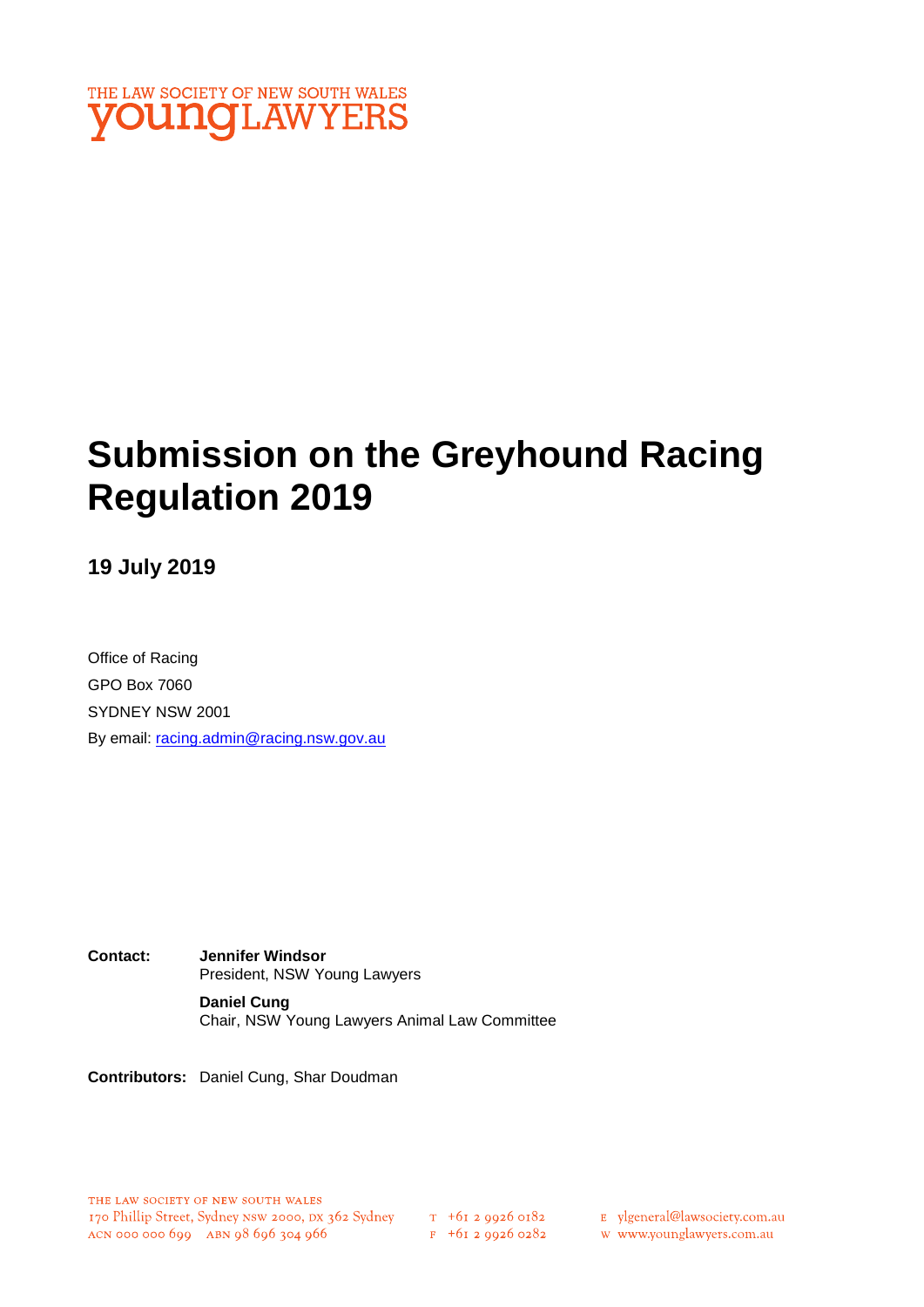

# The NSW Young Lawyers Animal Law Committee (**Committee**) makes the following submission in response to the draft Greyhound Racing Regulation 2019 (**Regulation**).

## **NSW Young Lawyers**

NSW Young Lawyers is a division of the Law Society of New South Wales. NSW Young Lawyers supports practitioners in their professional and career development in numerous ways, including by encouraging active participation in its 16 separate committees, each dedicated to particular areas of practice. Membership is automatic for all NSW lawyers (solicitors and barristers) under 36 years and/or in their first five years of practice, as well as law students. NSW Young Lawyers currently has over 15,000 members.

## **The Animal Law Committee**

The Committee comprises a group of over 400 members interested in animal welfare and laws regulating the treatment of animals. The Committee aims to raise awareness and provide education to the legal profession and wider community, while increasing understanding about the importance of protecting animals from abuse and neglect. A common theme amongst Committee members is a passion and desire to use their legal skills and the law to improve the welfare of animals.

# **Discussion**

# **Functions and Reports of the Greyhound Welfare and Integrity Commission (the Commission) and Greyhound Racing NSW (GRNSW)**

Under Part 2, the annual requirements for the Commission and GRNSW should be more extensive to ensure greater transparency and accountability within the industry. In particular, these bodies should be required to provide detailed information on the number of greyhounds euthanised within the industry, including for reasons such as injury, age, or being deemed unsuitable for re-homing. Evidence shows an alarming percentage of racing greyhounds die in NSW from injury at the track or from being euthanized – documents obtained under freedom of information laws showed this figure to be as high as  $40\%$ .<sup>1</sup>

<sup>&</sup>lt;sup>1</sup> Brad Esposito, 'Almost 40% of NSW Racing Greyhounds Are Leaving The Industry Dead', 2 May 2019, https://www.pedestrian.tv/news/almost-40-of-nsw-racing-greyhounds-are-leaving-the-industry-dead/.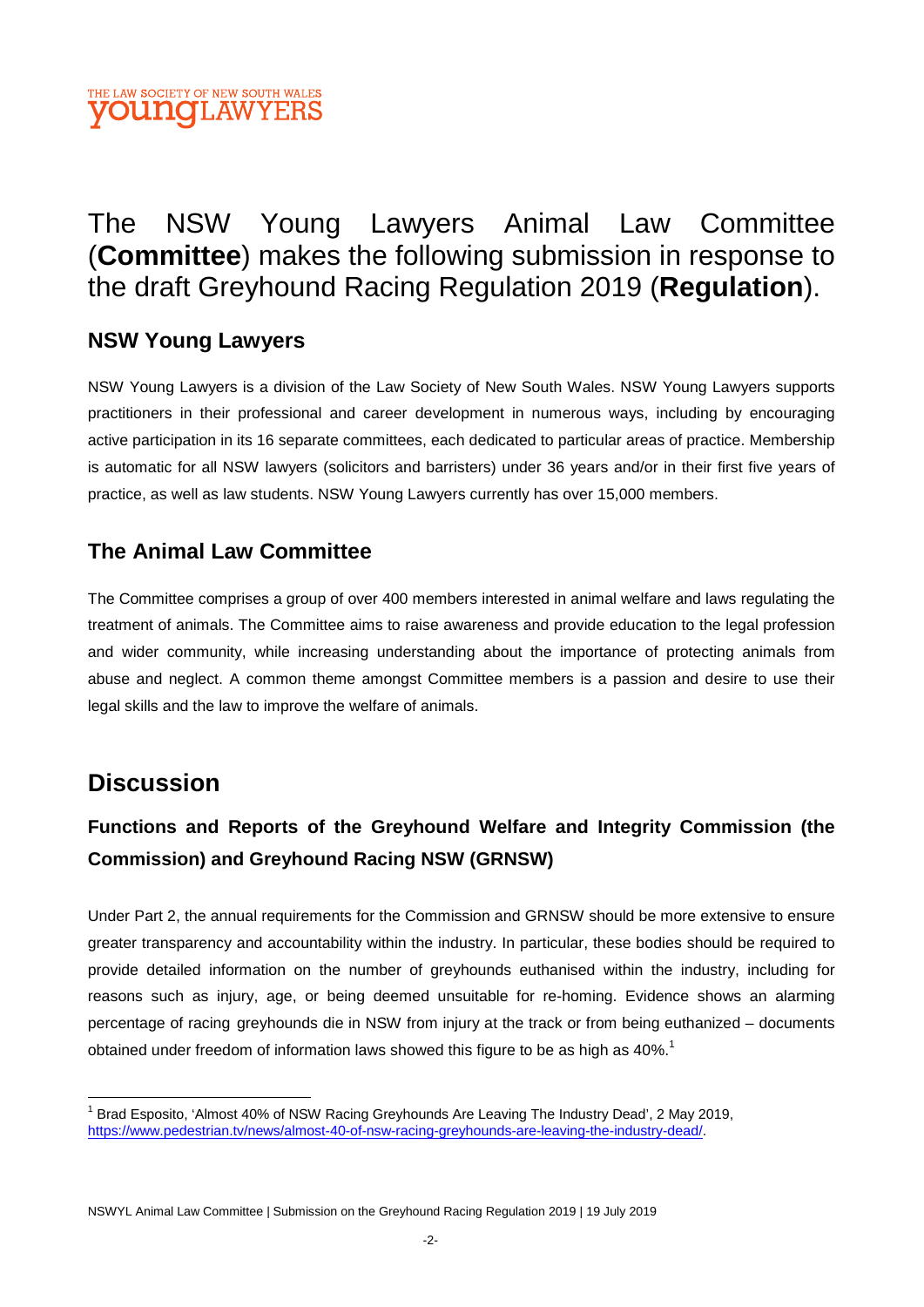#### THE LAW SOCIETY OF NEW SOUTH WALES **OUNCLAWYERS**

Part 2 should also impose reporting requirements for the 'Greyhound as Pets' program coordinated by GRNSW, which is intended to re-home greyhounds that are retired from racing. The reporting requirements in the Regulation should require GRNSW to provide evidence of the number of greyhounds successfully rehomed through the program and information on what happens to greyhounds unable to be re-homed.

The NSW Office of Racing website states that 'the NSW Government is committed to an ethical and sustainable greyhound racing industry based on high standards of animal welfare'.<sup>2</sup> Transparency, through the reporting requirements proposed above, is essential if that object is to be achieved.

#### **Registration of greyhounds, industry participants, trial tracks**

The registration of greyhounds under Part 3 Division 1 should impose a further requirement to track each animal through their lifespan, not only until the end of the period for which a greyhound is registered. This is imperative to ensure transparency with respect to what happens to greyhounds after they are retired from racing in light of public concerns about the fate of "unwanted" retired racing greyhounds.

Under Part 3 Division 2, the proposed expansion of the definition of 'greyhound racing industry participant' to include a broader range of people increases the scope of who can be monitored under the Act. This is strongly supported in the interests of ensuring greater transparency and accountability within the industry. However, the industry should be called on to provide the necessary funding to the Commission to support the anticipated broadening of these monitoring powers, rather than it being funded by taxpayers.

#### **Registration of greyhound racing clubs**

No comment in relation to Part 3 Division 5.

#### **Penalties**

The penalties provided for in the draft Regulation are set at a very low level, by comparison to the penalties provided for under the Act. As one extreme example, the Act provides for fines (at current penalty unit rates) of up to \$110,000 for corporations or \$22,000 for individuals who commit offences under section 42(2). The proposed penalties under the Regulation are \$275 for a first offence or \$550 for a second or subsequent offence. That is, the penalty notice is between 0.25% and 1.25% of the statutory maximum fine. The

<sup>&</sup>lt;sup>2</sup> NSW Government, *Greyhound Racing Regulation 2019,* https://www.nsw.gov.au/improving-nsw/have-yoursay/greyhound-racing-regulation-2019/.

NSWYL Animal Law Committee | Submission on the Greyhound Racing Regulation 2019 | 19 July 2019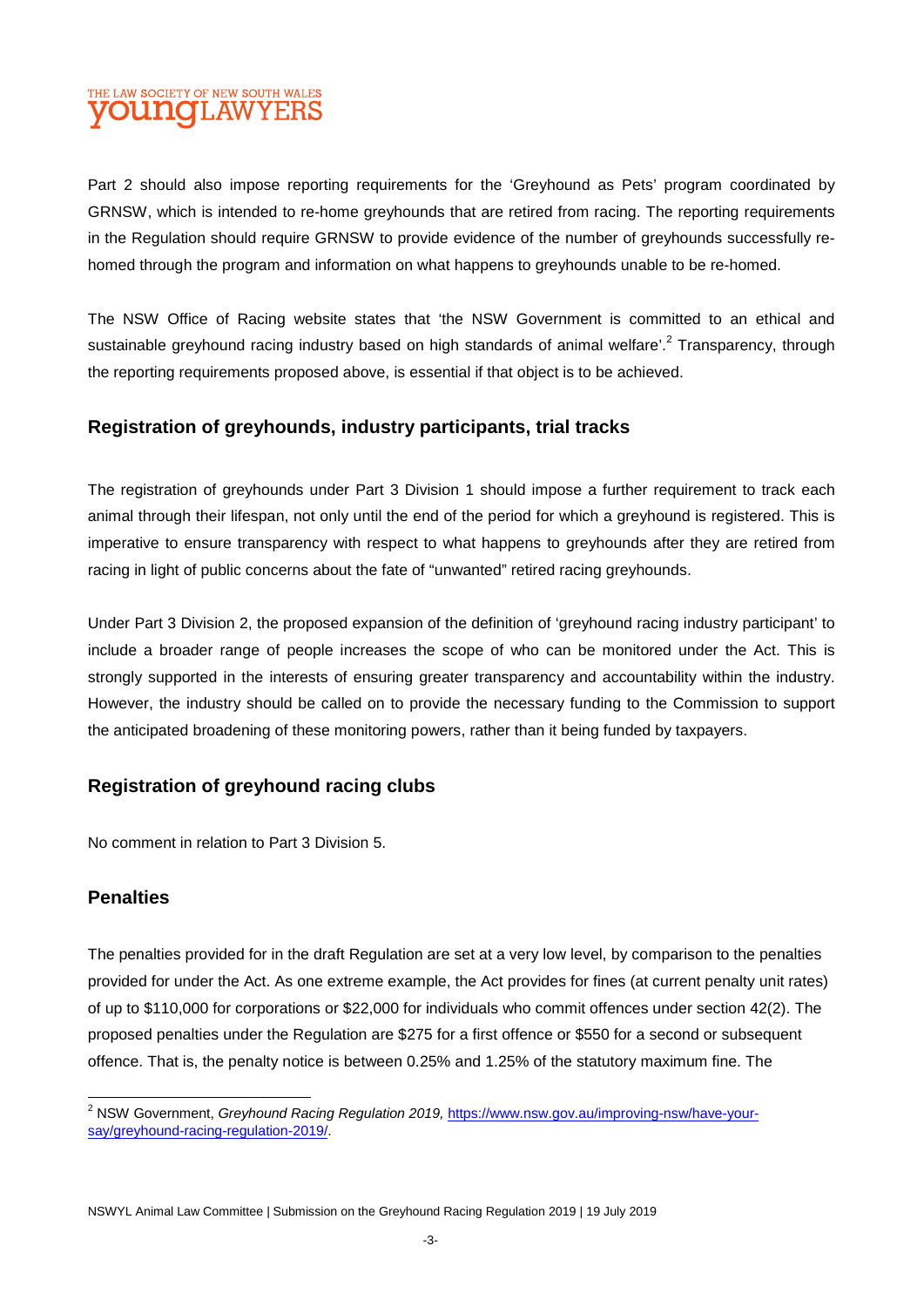### THE LAW SOCIETY OF NEW SOUTH WALES **OUNG**LAWYERS

proposed penalty notice amounts for other offences, even if not quite as extreme as section 42(2), are nonetheless in most cases only a few percent of the fines allowed under the Act.

While it is accepted that there are utilitarian benefits in the use of penalty notices, and that penalty notice amounts by their nature should not be expected to be anywhere close to the maximum fines permissible after a prosecution, they also must be set at amounts that will penalise wrongdoers and provide real deterrence. On that basis, the Committee recommends that the penalty notice amounts be increased (ideally, at least doubled), particularly for second and subsequent offences.

Further, while a matter going beyond the text of the Regulation itself, it is essential that penalty notices are not used to the exclusion of prosecution. That is especially so if there is to be such a large disparity between the penalty notice amounts and the penalties available upon prosecution under the Act.

#### **Other issues**

The proposal to share information between the Commission and animal protection bodies, law enforcement and other Government agencies and bodies under Part 3 Division 4 is strongly supported.

However, in the interests of furthering transparency, the Commission should be obligated to provide such information rather than the conditional wording of 'may share information', unless a compelling reason is provided for refusing the request.

A body whose request for information is refused should also be provided with a right of review – in the Committee's view that could most easily be done by permitting appeals under the *Administrative Decisions Review Act 1997* (NSW) (although it is acknowledged that would require a corresponding amendment to the authorising Act).

This is vital to ensure greyhound racing participants who engage in live baiting and other cruel and illegal practices can be identified and appropriately prosecuted.

Finally, the Regulation should include a provision for requiring a bond for each puppy bred in the industry, as recommended by the NSW Government's Greyhound Industry Reform Panel and described as "essential" by Greyhound Racing NSW.<sup>3</sup>

<sup>3</sup> Greyhound Racing NSW, 'Clarification of Wastage Figures', 24 May 2018, http://www.grnsw.com.au/news/clarificationof-wastage-figures.

NSWYL Animal Law Committee | Submission on the Greyhound Racing Regulation 2019 | 19 July 2019